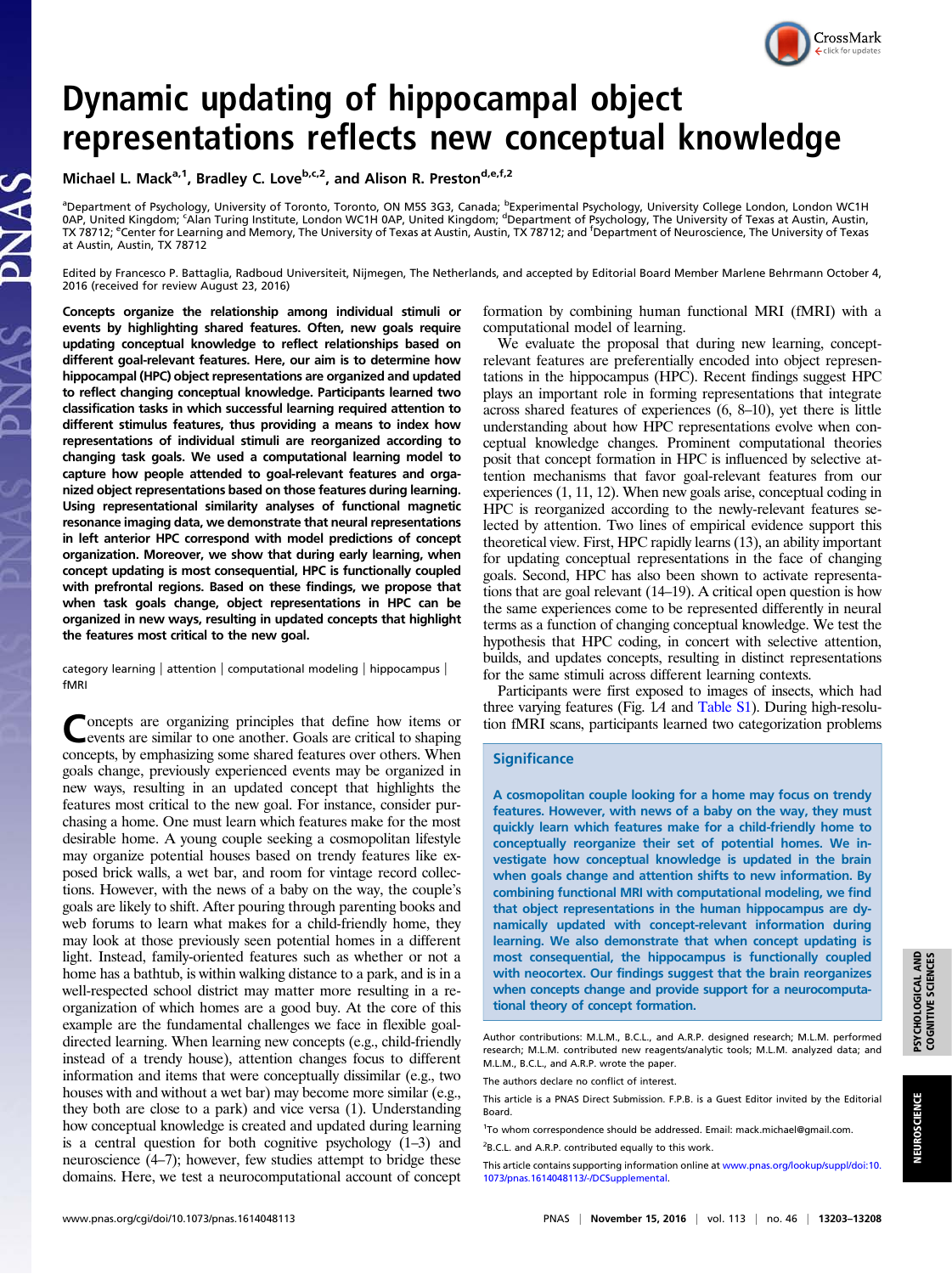

Fig. 1. Experiment schematic and behavioral performance. (A) Participants learned to classify eight insect images according to two rules through feedback-based learning. On every trial, an insect image was presented (3.5 s) and participants made classification responses according to the current task. After a delay (0.5–4.5 s), feedback consisting of the insect image, accuracy, and the correct response was shown (2 s). The next trial began after a variable delay (4–8 s). For both tasks, participants responded to all eight stimuli over 16 repetitions. (B) The stimuli consisted of insects with three binary features (thick/thin legs, thick/thin antennae, and pincer/shovel mouths). The stimulus set consisted of eight images representing all combinations of the three binary features. The two classification tasks required attention to different features: the type 1 problem was based on one feature (e.g., the antennae) and the type 2 problem was an exclusive disjunction classification based on a combination of two features (e.g., the mouth and legs). The feature-to-task mappings and order of the learning tasks were counterbalanced across participants. (C) The average probability of a correct response across the 16 learning repetitions is plotted for both tasks. Error bars represent 95% CIs around the inflection point of the bounded logistic learning curves. The shaded ribbons represent 95% CIs of the mean.

using the insect stimuli. For one categorization problem (referred to as type 1) (20), participants learned to group the insects based on a single feature. For instance, participants were asked to sort insects into those that prefer warm or cool environments. Via trial and error, participants learned that an insect's preference could be determined by attending to the width of the legs, with thick-legged insects preferring warm environments and thin-legged insects preferring cool environments. The other categorization problem (termed type 2) required participants to attend to the other two features (e.g., antennae and pincers) to perform correctly. For this problem, participants might be asked to sort the insects according to the hemisphere in which they are typically found, eastern or western. The correct conceptual grouping takes the form of an exclusive disjunction rule; eastern hemisphere insects comprised the insects with thick antennae and scooped pincers or thin antennae and sharp pincers, whereas western insects were those with thick antennae and sharp pincers or thin antennae and scooped pincers. The order in which participants experienced these tasks was counterbalanced; half of participants learned the type 1 problem first, and the remaining participants learned type 2 first. Thus, the same stimuli were used in both learning tasks, but the conceptual mappings of the stimuli changed across tasks. To perform efficiently, participants had to learn to attend to different features of the insects and update their concepts when the task, and therefore the goal, changed (Fig. 1B).

This manipulation thus allowed us to vary the relevancy of the stimulus dimensions over time. By holding the stimuli constant and varying which features should be attended to across tasks, the features that were once relevant become irrelevant and the items that were once conceptually similar may become very different. For example, two insects that were considered similar in the first task because they share thin legs may become conceptually dissimilar in the second task because they have different antennae or mouths. The change in feature relevancy therefore requires rapid updating of conceptual representations, both initially after the exposure phase and in the transition from one task to another. Using a computational learning model named SUSTAIN (1), we created formal predictions about how concepts were updated for each task. This learning model (Fig. 2A) is based on two central mechanisms:  $(i)$  attention weights to stimulus features and  $(ii)$  conceptual knowledge stores, called clusters, that represent weighted combinations of feature values and an association to a class label. A classification decision is made by first weighting stimulus feature values according to the attention weights and then comparing the attention-weighted stimulus inputs to the stored clusters. The most similar cluster is then used to drive a probabilistic decision. Importantly, this model predicts learning behavior through a feedback-driven process that tunes the attention weights to select features most informative for the current task. The clusters are also adaptively updated to code for the similarities among the stimuli that best represent the concepts needed for the current task. In other words, the model optimizes the organization of cluster representations over the course of learning based on changing task goals and the stimulus features that are most task relevant.

A theory relating SUSTAIN's operation to the brain (11, 21, 22) hypothesizes that HPC forms and alters cluster representations. This notion is similar to computational models of episodic memory that link HPC computations to forming conjunctions of



Fig. 2. Schematic of learning model and model predictions. (A) The learning model consists of three main components (see [SI Experimental Procedures](http://www.pnas.org/lookup/suppl/doi:10.1073/pnas.1614048113/-/DCSupplemental/pnas.201614048SI.pdf?targetid=nameddest=STXT), [Computational Learning Model](http://www.pnas.org/lookup/suppl/doi:10.1073/pnas.1614048113/-/DCSupplemental/pnas.201614048SI.pdf?targetid=nameddest=STXT) for model formalism). First, the sensory input of the three features is attenuated by receptive fields tuned according to attention weights  $(\lambda_i)$ . The attention component alters the perceptual representation of the stimulus toward task-diagnostic information. Second, stored knowledge represented by clusters of weighted features compete to be activated by the attention-biased input. The cluster most similar to the attentionbiased input wins and activates the class unit. Third, the activated class unit serves as input to a decision component that generates a response. Trial-totrial, the model learns through feedback by updating the attention weights and the weights connecting clusters to the class unit and whether an existing cluster is updated or a new cluster is recruited. (B) The model was fit to participants' learning performance (Fig. 1C) and the final attention weights  $(\lambda_i)$  for each dimension were extracted for both tasks. The relative attention weights for each task are depicted in the radar plots (dotted lines show participant weights, bold lines show group means). (C) Matrices depict the average model predictions for the pairwise similarities between the stimuli for the two tasks. Task-specific similarity predictions for each participant were generated by extracting cluster activations for each stimulus at the end of learning. Pearson correlations were then calculated for each stimulus pair, and averaged across participants. The similarity matrices characterize the task-specific conceptual representations underlying classification decisions. Stimuli in the same class for a given task are marked by text color on the matrix axes.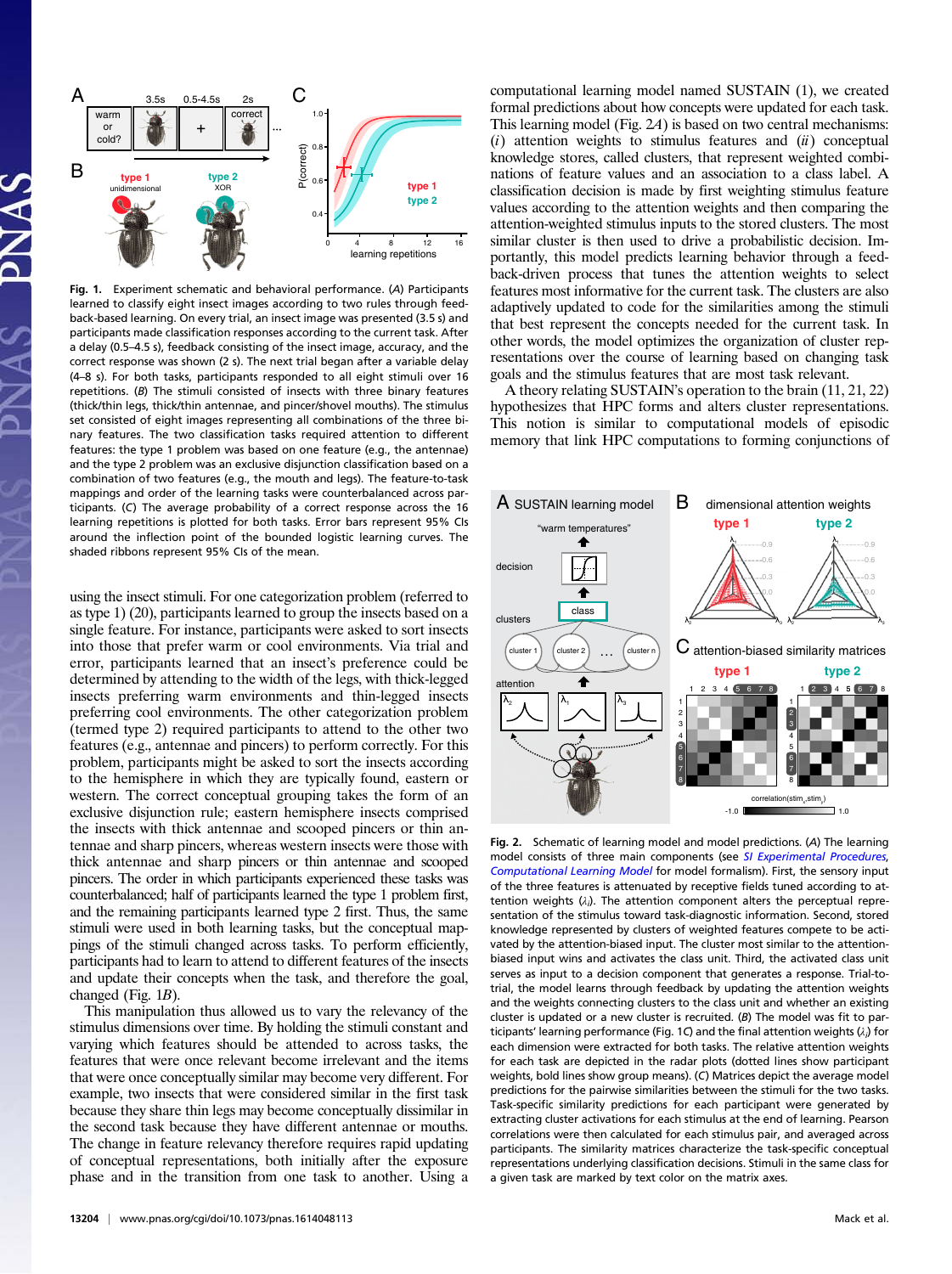experiences (12, 23). Prefrontal cortex (PFC) is proposed to tune selective attention to features (24–26), as well as direct encoding and retrieval of HPC cluster representations (9, 27–30). In particular, PFC monitors the similarity between the current stimulus information and existing conceptual knowledge and biases HPC functions in reorganizing clusters to reflect goal-relevant features. In other words, what is attended to by PFC affects what is activated in HPC, and how HPC representations are updated impacts how PFC-based attention is tuned. Here, we used the computational model to index each participant's attentional strategies and organization of object representations across the two learning tasks. We then used these model-based predictions to test how neural representations in HPC for the same experiences dynamically evolve in the face of changing concepts.

An important aspect of our approach is that model-based predictions about dynamic changes in object representations were tailored to each participant's learning behavior. Using a modelbased representational similarity analysis (RSA) approach, for each participant, we compared the similarity structure of the modelpredicted cluster representations (i.e., conceptual knowledge) to the neural activation patterns elicited by the insect stimuli (Fig. 3). We hypothesized that the organization of HPC object representations during learning would track how the model dynamically updated its attention-weighted object representations across the learning tasks. The theorized neural mechanism for such dynamic HPC updating relies on communication between HPC and brain regions important for evaluating sensory and internal mnemonic information (11). Thus, we also predicted a functional coupling between HPC and PFC, subregions of which have been implicated in the formation of generalized knowledge (30, 31) and cognitive control (32).

#### Results

Updating Concepts Changes Attention and Object Similarity. Participants successfully learned both classification problems across learning trial repetitions (Fig. 1C;  $\beta_{rep} = 0.431$ , SE = 0.046, z = 9.398,  $\overline{P}$  < 1 × 10<sup>-16</sup>) with performance on type 1 reaching asymptote sooner than type 2 ( $\beta_{task} = 0.928$ , SE = 0.363, z = 2.556,  $P = 0.011$ . Type 2 learning was relatively slower for participants that learned type 1 first ( $\beta_{task*order} = -1.218$ , SE = 0.551, z =  $-2.209$ ,  $P = 0.027$ ). No other group level effects on performance reached significance. The learning model was fit separately to each participant's learning curves and the attention weight parameters  $(\lambda)$  were extracted at the end of learning for both tasks (Fig. 2B). According to model predictions, participants allocated attention to the features that were most diagnostic for the given learning



Fig. 3. Schematic of model-based RSA. Model predictions and neural measures of stimulus similarity were extracted from the second half of both tasks. For each participant, the learning model was fit to behavior and used to generate representational similarity spaces (Fig. 2C). A searchlight method was used to generate corresponding neural similarity matrices within the hippocampus (highlighted in green) by correlating voxel activation patterns within each searchlight sphere (3-voxel radius) for all stimulus pairs from fMRI data recorded during the latter half of the task. The correspondence between model and neural similarity matrices across both tasks was assessed with Spearman correlation.

task. For the type 1 task, attention was allocated more to the diagnostic dimension  $\lambda_1$  than the other two dimensions (Zs > 4.40,  $\overline{Ps}$  < 8 × 10<sup>-6</sup>). For the type 2 task, attention was allocated more to the two diagnostic dimensions  $\lambda_2$  and  $\lambda_3$  (Zs > 5.80, Ps < 6 × 10<sup>-9</sup>). This behavioral pattern replicates previous findings (1, 20, 33) and allows us to quantitatively index attention's influence on HPC conceptual coding.

We also examined the object representations as predicted by the learning model after the concepts had been acquired. For each participant, we extracted the model-based cluster representations for the same stimuli in both learning tasks, operationalized as a vector of values representing the degree that each model cluster was activated by the stimuli. We then calculated the pairwise correlations between these cluster representations (Fig. 2C). Across the two tasks, the similarity structure differed strikingly, reflecting the change in relevancy for the stimulus features; for instance, some stimuli that were less similar in the type 1 problem were more similar in the type 2 problem (e.g., stimuli 1 and 5). This difference in similarity structure across the tasks was confirmed with a randomization test of the matrices' exchangeability  $(Z = 3.42, P = 0.0024)$ . Moreover, not all stimuli within a category show the same level of similarity (e.g., in type 2, stimuli 1 and 4 are predicted to be very dissimilar despite belonging to the same category). Thus, any neural representations that are found to be consistent with this structure cannot be due simply to the association between stimuli and a category response. Collectively, these behavioral and modeling findings suggest participants learned the tasks by attending to diagnostic information and updating object representations to reflect the distinct attentional strategies required by each task. The similarity structure reflecting modelbased object representations were used to test how conceptual coding in HPC dynamically reflected changing task concepts.

## Hippocampal Representations Change Dynamically with Model Predictions. To evaluate the dynamic nature of HPC-based representations across learning tasks, we measured model-brain consistency with model-based RSA (34). This approach (Fig. 3) allowed us to index the degree that the similarity structure of neural activation patterns matched model-based predictions of conceptual organization. Specifically, we calculated neural similarity between HPC activation patterns for each stimulus pair after the concepts were established in both tasks (i.e., the second half of each task when participants had reached asymptotic performance). The resulting neural similarity matrices, one for each of the two learning tasks, were concatenated and compared with the SUSTAIN similarity matrices with Spearman correlation and a randomization testing procedure. Using searchlight methods (35), this entire process was repeated for all spheres of neural activity (3-voxel radius) within HPC.

The group-level analysis of the model-based RSA (Fig. 4A) revealed a cluster in left anterior HPC (voxelwise threshold  $P \leq$ 0.005, small volume cluster correction  $P < 0.05$ ; cluster peak  $Z =$ 3.21; cluster peak location:  $x = -25$ ,  $y = -15$ ,  $z = -17$ ; 161-cluster extent) that exhibited significant consistency with the conceptual representations as predicted by the learning model. To visualize the conceptual organization within this HPC region, we derived attention weight estimates from neural similarity measures and projected these weights into stimulus feature space (Fig. 4B). These spaces reflect the influence of attentional tuning with changing task demands; whereas neural representations demonstrated more attention allocated to the first feature dimension  $(\lambda^n_1)$ in the type 1 task, attention was tuned to the other two feature dimensions  $(\lambda^n_2$  and  $\lambda^n_3)$  in the type 2 task. This HPC region did not vary in response magnitude across tasks  $(Z = 0.092, P = 0.927)$ ; all task-related modulation was at the level of latent representation. An additional control analysis demonstrated that HPC representational coding was not simply category based, but rather that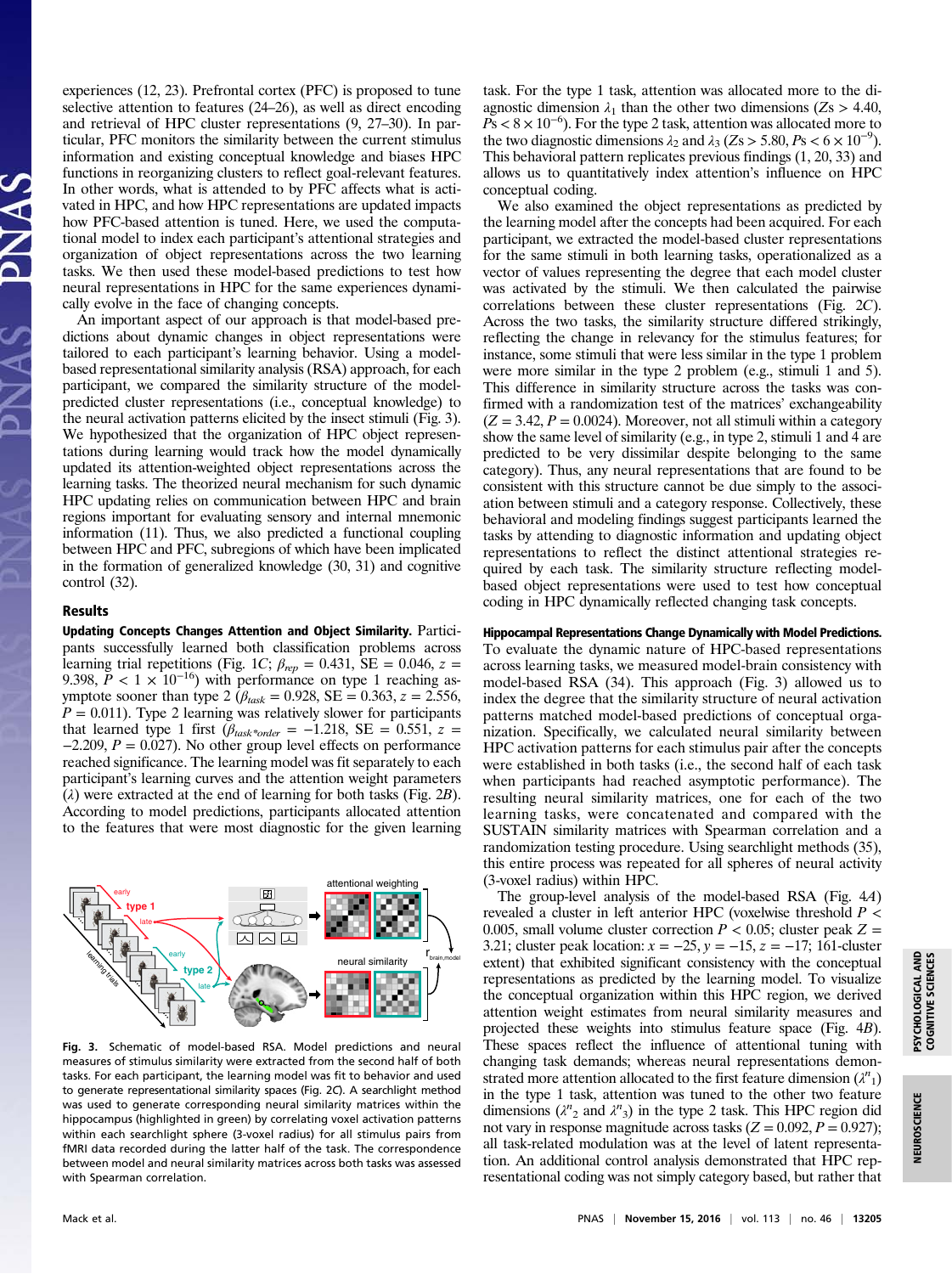

Fig. 4. Model-based RSA and learning-related connectivity results. (A) Neural representations in left anterior HPC were consistent with model predictions of attention-weighted conceptual coding (peak  $x = -25$ ,  $y = -15$ ,  $z = 17$ , 161voxel cluster extent; voxelwise thresholded at  $P < 0.005$  and small volume corrected at  $P < 0.05$  for HPC). (B) Stimulus-specific neural representations from the HPC region in A were used to estimate attention weights to the three feature dimensions. These neurally derived attention weights were then projected into feature space to demonstrate the attentional tuning across tasks. Each point represents a stimulus and is colored according to the class membership for the task. The attention-weighted spaces are a visual depiction of the model-based RSA results (i.e., they are not an independent analysis) and show how attention is tuned across tasks to reconfigure stimulus space into task-relevant conceptual space. (C) Regions in PFC and occipital cortex showed significantly greater functional coupling with the HPC region identified by model-based RSA during early versus late learning (voxelwise thresholded at  $P < 0.005$ , whole brain cluster extent corrected at  $P < 0.05$ ).

attention-weighting inherent to the model was critical to isolate updating mechanisms within HPC ([SI Experimental Procedures](http://www.pnas.org/lookup/suppl/doi:10.1073/pnas.1614048113/-/DCSupplemental/pnas.201614048SI.pdf?targetid=nameddest=STXT)).

Hippocampal–Prefrontal Functional Connectivity Greater During Updating. We next evaluated the hypothesis that dynamic updating of HPC representations is facilitated by interactions with PFC (11). We predicted that such interactions would be critical early in learning, when the need for dynamic updating of the conceptual space is most prevalent and the learning model establishes goalrelevant clusters. Specifically, we performed a whole-brain functional connectivity analysis to test whether neural activity in left anterior HPC (Fig. 4A) was coupled with PFC more so during early relative to late learning. Group-level analyses of functional connectivity revealed that both PFC and occipital regions showed enhanced coupling with the HPC seed region in the early learning phase relative to later in learning (Fig. 4C and [Table S2\)](http://www.pnas.org/lookup/suppl/doi:10.1073/pnas.1614048113/-/DCSupplemental/pnas.201614048SI.pdf?targetid=nameddest=ST2).

Specifically, activation time courses in bilateral medial prefrontal (mPFC), right frontopolar (FPC), and right dorsolateral prefrontal (dlPFC) cortex were coupled with early learning-related HPC BOLD activity.

#### **Discussion**

Using a model-based fMRI approach, we show that HPC object representations are updated as new concepts are acquired; the same object is represented differently when concepts shift to emphasize new object features. When task demands change, HPC representations are updated to reflect new concepts and when such dynamic updating is occurring, HPC is distinctly coupled with PFC. Furthermore, our approach goes beyond current modelbased fMRI methods that examine only the relationship between brain response and individual model parameters. Specifically, we assessed the organization of neural representations and how they change as function of experience through the lens of a computational model and an a priori theory linking model to brain regions. By doing so, our approach links formal psychological theory to the neural dynamics of learning (11).

The current findings provide unique support for the hypothesized role of the HPC in building conceptual knowledge (6, 12, 23). Notably, the HPC region showing attention-weighted object representations was predominantly localized to the dentate gyrus/  $CA_{2,3}$  region. The intrinsic properties of this region (36, 37) makes it ideal for integrating goal-relevant features into concept representations (6). Although animal (38) and human (39) work has shown support for HPC involvement in the binding of coarse event elements such as items in context (40, 41), the current findings implicate HPC coding at the level of individual stimuli and how they are conceptually organized. Recent work has shed light on the organization of over-learned conceptual representations of visual objects (7, 34, 42); here we show that such conceptual organization can evolve as a function of changing goals. Specifically, by leveraging quantitative model predictions of how attention selects stimulus features and impacts the similarity relations among object representations during learning, we demonstrated that HPC coding was sensitive to the stimulus features that were informative to the task at hand.

Two recent human fMRI studies (16, 17) have demonstrated that HPC representations, as evidenced in voxel activation patterns, are distinct for different task states. In these studies, searching through room images for a particular style of wall art evoked distinct HPC patterns relative to searching the same room images for a particular room layout. Although these findings offer compelling evidence that attention enhances encoding of distinct HPC representations, the current study extends beyond this work to characterize how that modulation occurs and to show that attention influences the neural representation of learned concepts. We demonstrated that goal-diagnostic information is preferentially encoded into HPC representations, with concept organization evolving as goals change. These results, possible only by linking model predictions to neural representations, provide a substantial contribution toward understanding the computational mechanisms that underlie HPC knowledge formation and updating.

Our findings also add to a growing body of literature suggesting that HPC supports cognitive tasks beyond the domain of episodic memory (43). The finding that anterior HPC forms concept-specific representations speaks to the debate on HPC's role in representing complex visual objects (44) and classification learning (4). Although findings from seminal rodent and patient studies suggest perirhinal cortex rather than HPC is critical for processing objects composed of multiple features (45–47), the current findings are consistent with the account that HPC is important for organizing complex object representations according to changing contexts (39, 41, 48). Specifically, our results suggest that HPC plays an important role in forming new concepts; these HPC-based concepts may then be consolidated into long-term cortical representations of conceptual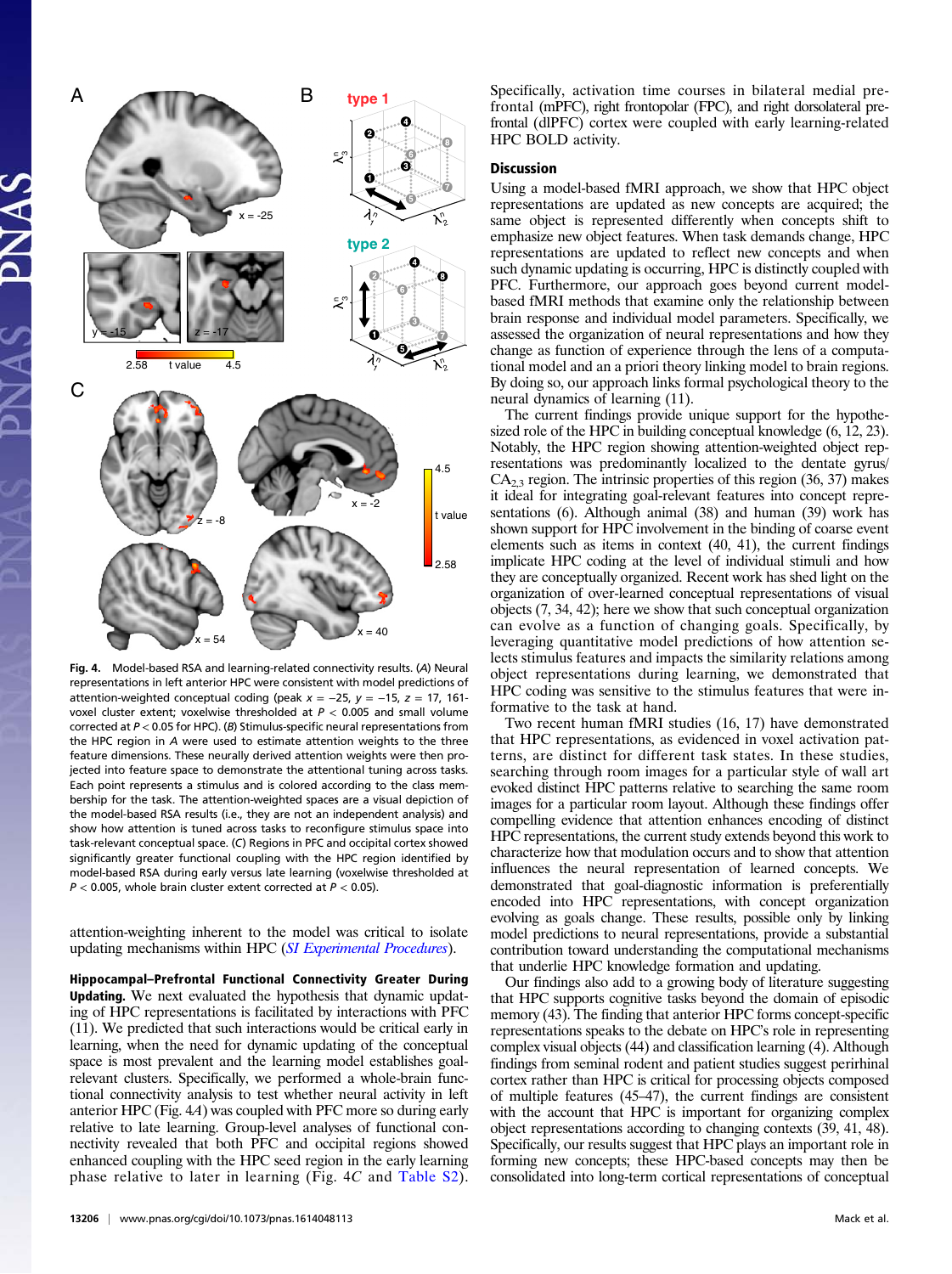knowledge, as proposed by prominent memory theories (49, 50). Indeed, the current study extends prior fMRI work implicating HPC processes in classification learning (22, 51–53) to demonstrate the influence of goal-relevant selective attention in HPC-based conceptual representations. These results add support for the theoretical proposal from the episodic memory literature that the HPC adaptively builds knowledge representations across episodes (11, 12). It is noteworthy that our findings were localized to the anterior portion of the HPC. Recent rodent (38) and human (8, 54) evidence suggests episodic memories are encoded according to a gradient of generalization along the HPC anterior–posterior axis. Posterior HPC has been shown to exhibit distinct representations for individual episodes, whereas anterior HPC codes for integrated representations that generalize across related episodes (8, 22, 38, 54). The current study builds on these observations to show that anterior HPC representations are not limited to spatial contexts (19, 38, 55, 56) or overlap between related episodes (8), but can also integrate attention-weighted object information across extended learning experiences.

Our connectivity findings speculatively support the view that PFC interacts with HPC when concepts are updated to reflect changes in the learning context. In particular, left anterior HPC showed greater functional connectivity during the early phase of learning with regions of mPFC, a finding predicted by SUSTAIN's neural framework (11). These results are also consistent with episodic memory findings that PFC biases encoding and retrieval of mnemonic information in HPC (9, 27, 28) and a recent proposal (29) that memories for individual experiences are updated through HPC-mPFC interactions to create generalized knowledge that supports complex behaviors like inference (8, 30). We also found that early-learning HPC activation was coupled with regions implicated in a neural hierarchy of cognitive control along the rostral–caudal axis of lateral PFC (26, 57, 58). Speculatively, such coupling may reflect processes that map stimulus features to goalspecific response and context representations. Finally, that HPC showed coupling with occipital cortex is consistent with previous reports that neural representations in high-level visual areas change as a function of experience (34, 59). Collectively, these findings speculatively offer a potential learning network that should be a target of future studies.

There are relevant parallels between the current study and the extensive literature on task switching (25, 60). This literature seeks to characterize the mechanisms underlying cognitive control in switching between tasks with distinct attentional (61, 62) and response strategies. Here, we tested how individuals engage similar mechanisms of selective attention and control, but within a learning context. By focusing on how participants learned to selectively attend to the most relevant features across changing tasks, we provide a formal account of how attention guides the formation and updating of neural representations of concepts.

In conclusion, the model-based fMRI approach of the current work provides a compelling demonstration that HPC-based object representations are dynamically updated through attention biases. This approach is a unique contribution to the expanding field of computational model-based fMRI methods (63). In particular, the model-based RSA method we propose is a fundamental departure from the typical model-based fMRI approach (21, 64, 65) that focuses on localizing time-varying model parameters to activation timeseries of brain regions. Instead, we leverage the structure of the conceptual representations predicted by a learning model to reveal how neural representations of goal-specific concepts are dynamically updated during learning. Furthermore, by marrying computational modeling and neural measures through the shared currency of similarity structure, we leverage RSA in a manner that was an original proposed goal of the approach (66), but has seen only limited empirical support (34, 42). With this multifaceted approach, the current study demonstrates that, when goals change, object representations in HPC can be organized in new ways, resulting in updated concepts that highlight the features most critical to the new goal.

## Experimental Procedures

Subjects and Procedures. Twenty-three volunteers participated in the study; all subjects were right handed, had normal or corrected-to-normal vision, and were compensated \$75 for participating. After consent in accordance with the University of Texas Institutional Review Board, participants performed all tasks in a 3-T Siemens Skyra MRI scanner. They were instructed to learn to classify insect stimuli based on the combination of the insects' three features. The rules that defined the classification problems were not included in any of the instructions; rather, participants had to learn these rules through feedbackbased trial and error. Participants first performed a familiarization task to familiarize participants with the insect stimuli and task procedures and to eliminate any neural activation due to stimulus and task novelty during the learning tasks. Participants then performed the type 1 and type 2 classification tasks. For the type 1 task, class associations were defined by a rule depending on the value of one dimension. For the type 2 task, class associations were defined by an XOR logical rule that depended on the two dimensions that were not relevant in the type 1 task. The order of the type 1 and 2 tasks was counterbalanced across participants. The classification tasks consisted of learning trials presented in an event-related design. On each trial, an insect image was presented for 3.5s and participants responded with the insect's class. After a 0.5- to 4.5-s fixation, a 2-s feedback screen consisting of the insect image, response accuracy, and the correct class was shown before a 4- to 8-s fixation. Each of the eight insects was presented in four learning trials during each fMRI run and participants completed four fMRI runs for each classification task. Whole-brain fMRI data were acquired with 1.7-mm isotropic voxels and a TR of 2 s. Full procedures and MRI data acquisition and processing details are described in [SI Experimental Procedures](http://www.pnas.org/lookup/suppl/doi:10.1073/pnas.1614048113/-/DCSupplemental/pnas.201614048SI.pdf?targetid=nameddest=STXT).

Model-Based Representational Similarity Analysis. We fit SUSTAIN, a computational learning model, to each participant's learning performance. Stimuli were presented to SUSTAIN in the same order as what the participants experienced and model parameters were optimized (67) to predict each participant's learning performance in the familiarization task and two learning tasks. The optimized parameters were used to extract measures of attention weights and stimulus representations (cluster activation vectors) during the second half of learning in the two tasks. The pairwise similarities of the cluster activation vectors were then calculated with Pearson correlation to generate similarity matrices. Values from the upper triangle of the task-specific similarity matrices were concatenated and served as the model-based prediction of attention-biased representations. Neural similarity matrices for the stimuli were calculated by first estimating activation patterns for each stimulus using an event-specific univariate general linear model (GLM) approach (68, 69). The neural similarity between stimulus-specific activation patterns from the second half of learning was assessed with a searchlight method (35, 70) such that the Pearson correlation was calculated for all pairwise stimulus-specific activation patterns from a three-voxel radius sphere. Upper triangle values of the taskspecific neural similarity matrices were concatenated to serve as the neural similarity between the stimuli across tasks. The correspondence between the neural and model-based similarity matrices was assessed with Spearman correlation and a randomization test. This searchlight method was applied to all spheres within HPC. For more details, see [SI Experimental Procedures](http://www.pnas.org/lookup/suppl/doi:10.1073/pnas.1614048113/-/DCSupplemental/pnas.201614048SI.pdf?targetid=nameddest=STXT), [Model-](http://www.pnas.org/lookup/suppl/doi:10.1073/pnas.1614048113/-/DCSupplemental/pnas.201614048SI.pdf?targetid=nameddest=STXT)[Based Representational Similarity Analysis](http://www.pnas.org/lookup/suppl/doi:10.1073/pnas.1614048113/-/DCSupplemental/pnas.201614048SI.pdf?targetid=nameddest=STXT).

Functional Connectivity Analysis. HPC functional connectivity with the rest of the brain was assessed using voxelwise regression (71). Mean activation time courses from the HPC region identified in the model-based RSA were extracted for each participant and entered into a GLM with the time course as a regressor. The resulting parameter estimates from the first two runs (early learning) were contrasted with the last two runs (late learning). The resulting contrast images were normalized to MNI space (72) and submitted to group analysis (73). For more details, see [SI Experimental Procedures](http://www.pnas.org/lookup/suppl/doi:10.1073/pnas.1614048113/-/DCSupplemental/pnas.201614048SI.pdf?targetid=nameddest=STXT), [Functional](http://www.pnas.org/lookup/suppl/doi:10.1073/pnas.1614048113/-/DCSupplemental/pnas.201614048SI.pdf?targetid=nameddest=STXT) [Connectivity Analysis](http://www.pnas.org/lookup/suppl/doi:10.1073/pnas.1614048113/-/DCSupplemental/pnas.201614048SI.pdf?targetid=nameddest=STXT).

ACKNOWLEDGMENTS. We thank M. Schlichting, B. Gelman, E. Stein, and K. Nguyen for help with data collection. We thank the Texas Advanced Computing Center ([https://www.tacc.utexas.edu\)](https://www.tacc.utexas.edu) for computing resources. M.L.M. is supported by National Institute of Mental Health (NIMH) Grant F32- MH100904. A.R.P. is supported by National Science Foundation CAREER Award 1056019 and NIMH Grant R01-MH100121. B.C.L. is supported by Leverhulme Trust RPG-2014-075, Wellcome Trust Senior Investigator Award WT106931MA, and National Institute of Child Health and Human Development Grant 1P01HD080679.

**NEUROSCIENCE**